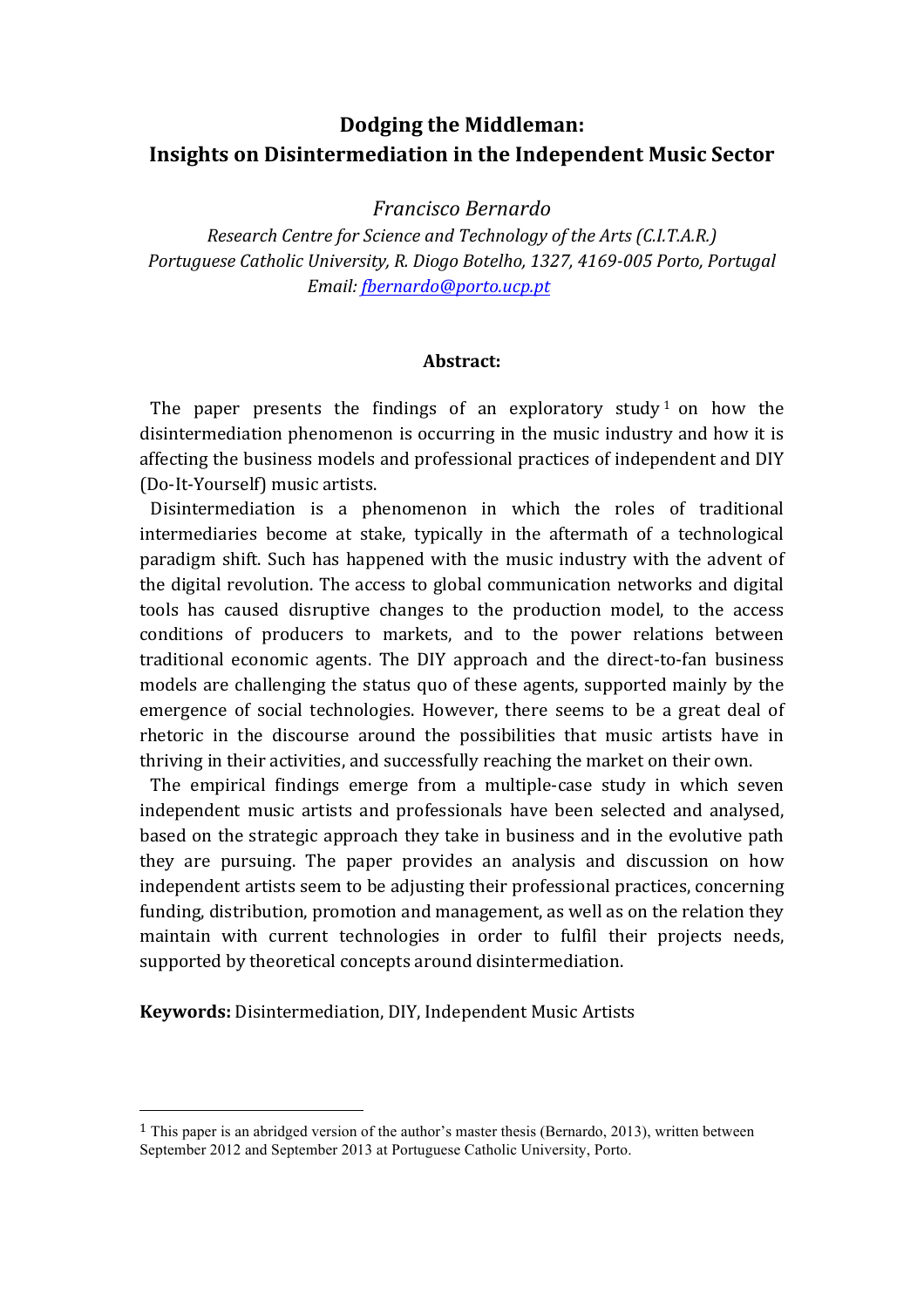## **1 Introduction**

With the advent of the digital revolution and the Internet, business models and success factors of the traditional players within the music industry's landscape have suffered a significant change. In this reality afforded by easy access to networked global communications, and with the maturation of Web technologies, disintermediation effects are succeeding (Chircu & Kauffman, 1999). Major record labels, which created and developed a lucrative business model and have been the main driver of the industry in the last decades, have been severely hit (Young  $&$  Collins, 2010). They are now retracting in investment, by cutting costs and laying off staff and artists  $-$  they are signing fewer and fewer artists, mostly investing in the ones who first prove themselves in the independent circuit (Dahl, 2009).

In their practices, independent artists are making extensive use of home studios and tools and platforms available online. These platforms are continuously emerging with open and decentralized new business models that take advantage of social networks and community resources (Benkler, 2006). They can potentially provide the independent and 'Do-It-Yourself' (DIY) music producer with access to essential resources for key components of their business: financing, collaboration, management, marketing, distribution, and direct communication with fans. By encompassing these functions and other affordances that typically integrate the value chains of traditional industry agents (record labels, distributors, record promoters, radio stations, etc.), these new platforms may constitute a viable alternative to support an autonomous and independent approach from the artist to his creative and business management activities, as well as a more direct and successful relation between him and the consumer of his music.

This paper aims to contribute with insights to the reality around independent music artists. It examines the available literature on independent music cultural movement and on economic theories around disintermediation, in order to set up a theoretical framework for analysis of the empirical findings. The methodology for the empirical study is here summarized. Finally, empirical findings drawn from the study are presented and discussed, focusing on uncovering the business practices and strategies, the motivations behind them, within the given framework.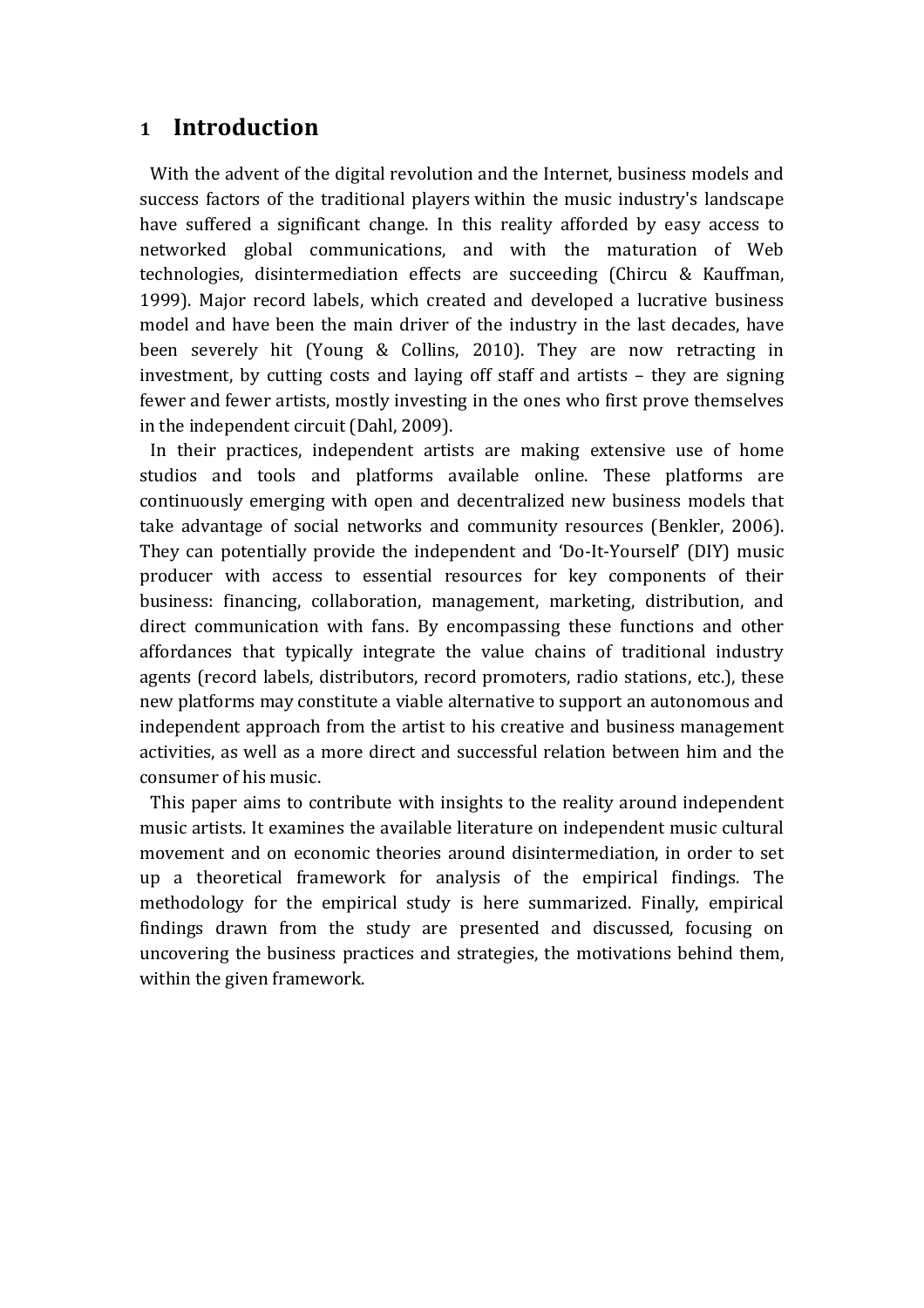## **1.1 The Independent Music Sector**

Within the music industry context, the term 'independent' or 'indie' is aplied to agents that have no ties to a major record corporation. It derives from the industrial organization behind it, the independent record company (Hesmondhalgh, 1999). The indie movement emerged from the evolution of punk and anarchist ideals of democratization, decentralization and free access to the music market. According to Hibbett (2005), "indie rock demonstrates the principles and politics of a 'superior' art" in which "obscurity becomes a positive feature, while exclusion is embraced as the necessary consequence of the majority's lack of 'taste'" (ibid, p. 34). Indie stands as both trendy and exclusive, acquiring meaning from the opposition to mainstream, in a perpetual construction that seeks and encompasses novelty. Indie correlates to artistic integrity, aesthetic quality and to the cutting edge.

Hesmondhalgh (1999) analysed two cases of emblematic independent labels, One Little Indian<sup>2</sup> and Creation<sup>3</sup>, on the causes and consequences that lead independent record companies to practices of professionalization and partnerships with major corporations. The author characterized the conditions of working in the music industry, a high-pressure business with several strains:

- the permanent conflict between surviving bankruptcy, and overriding ideals and selling out:
- the thin line between leisure and work, between public and private life which are often so diluted;
- the relations with co-workers, many times friends, that suffer with the strains derived from the different roles required to be performed.

Further, given the political background of the independent scene, profissionalization was seen as a dilution of principles, in what it meant establishing a compromise with comercial success and pecuniary rewards, in detriment of purism and idealism. According to Hracs (2012), in the pre-digital revolution, "traditional independent production was really an ad hoc system with inherent limitations" (ibid, 2012, p. 454); money and specialized professionals were required even for basic productions and distribution was limited to the streets and after-shows. These circumstances led independants into professionalization in order to cope with the industry's needs, while driving many others, musicians and staff, out of the industry (Hesmondhalgh, 1999).

With the technological transition, the industry has been consequently restructured, and the independent music production has evolved from niche market position to the mainstream model. Independent musicians began to have

<sup>2</sup> One Little Indian. (n.d.) Retrieved August 8, 2013 from http://www.indian.co.uk

<sup>3</sup> Creation. (n.d.) Retrieved August 8, 2013 from http://www.creation-records.com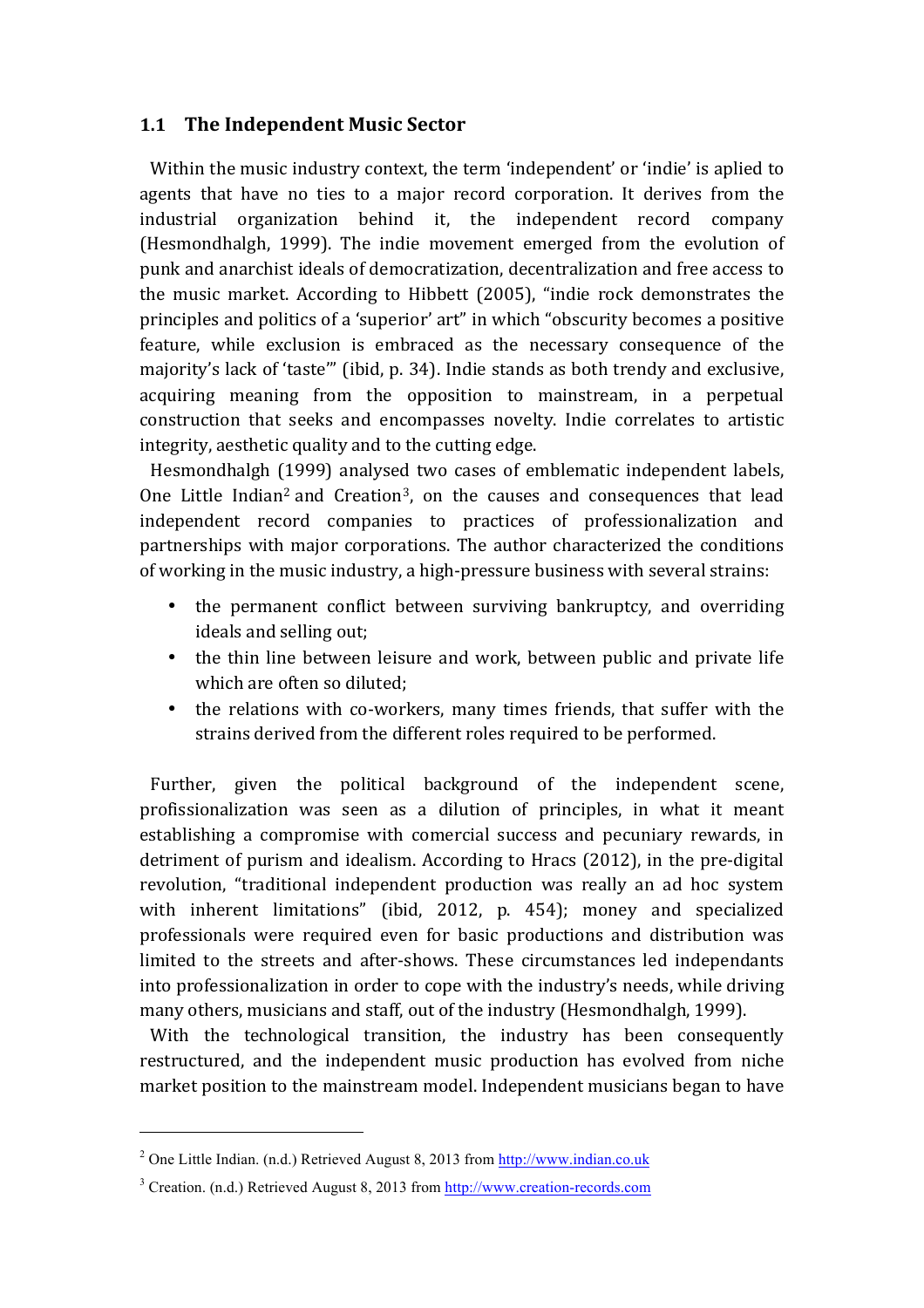full autonomy and creative control over their music, but are now required to perform a wider variety of activities. The set of activities contemplated in this model ranges between technical, business, performance and musicianship aspects of the business, which demand organization, careful planning and management of time and energy (Hracs, 2012).

Independent artists seem to be leveraging on contemporary networks for its structural arrangement, technological, creative and connective affordances they provide. Wendel (2008) provides several illustrative examples of music artists and practices that highlight potentials in establishing autonomy and independence from the mainstream industry, leveraging on both offline and online networks. The author examines the structure and affordances of the networks around UK-based record label Rough Trade<sup>4</sup> and MySpace<sup>5</sup>, focusing on the way similarities and differences have affected independent artists practices. Valladares (2011) explored the landscape that web-based and social media tools have provided for independent music producers. Production, promotion, and distribution have been identified as areas where the Internet is having a significant impact. Independent music producers seem to be using a diversified and flexible approach to online social networking platforms and webbased tools, and to the communication strategy employed in their use.

## **1.2 Disintermediation**

In economics, an intermediary offers intermediation services between two trading parties, a supplier and a costumer, or between other intermediaries. The intermediary acts as a conduit for goods or services offered by the supplier, providing added value to the transaction, either by transformation (e.g. manufacturing) or transfer in time (e.g. speculation) or space (e.g. trade) Bailey and Bakos (1997). Disintermediation, also known as "cutting out the middleman", occurs when intermediaries are removed from the supply chain (Chircu & Kauffman, 1999). This phenomenon is typically assigned to several factors such as the supplier's internalization of activities traditionally performed by intermediaries (Sarkar et al., 2006) and the degree of market transparency which leads to the buyer's increased knowledge of supply pricing (Picot  $&$ Bortenlanger, 2006).

Benjamin and Wigand (1995) argue that within an ubiquitous communication network, such as the Internet, the ability to support direct exchanges efficiently would be beneficial for both producer and consumer: the manufacturers would be able to retain more surplus value or profits that are generated, while the

 $4(1978-1991)$ 

 $5(2003 - \text{present})$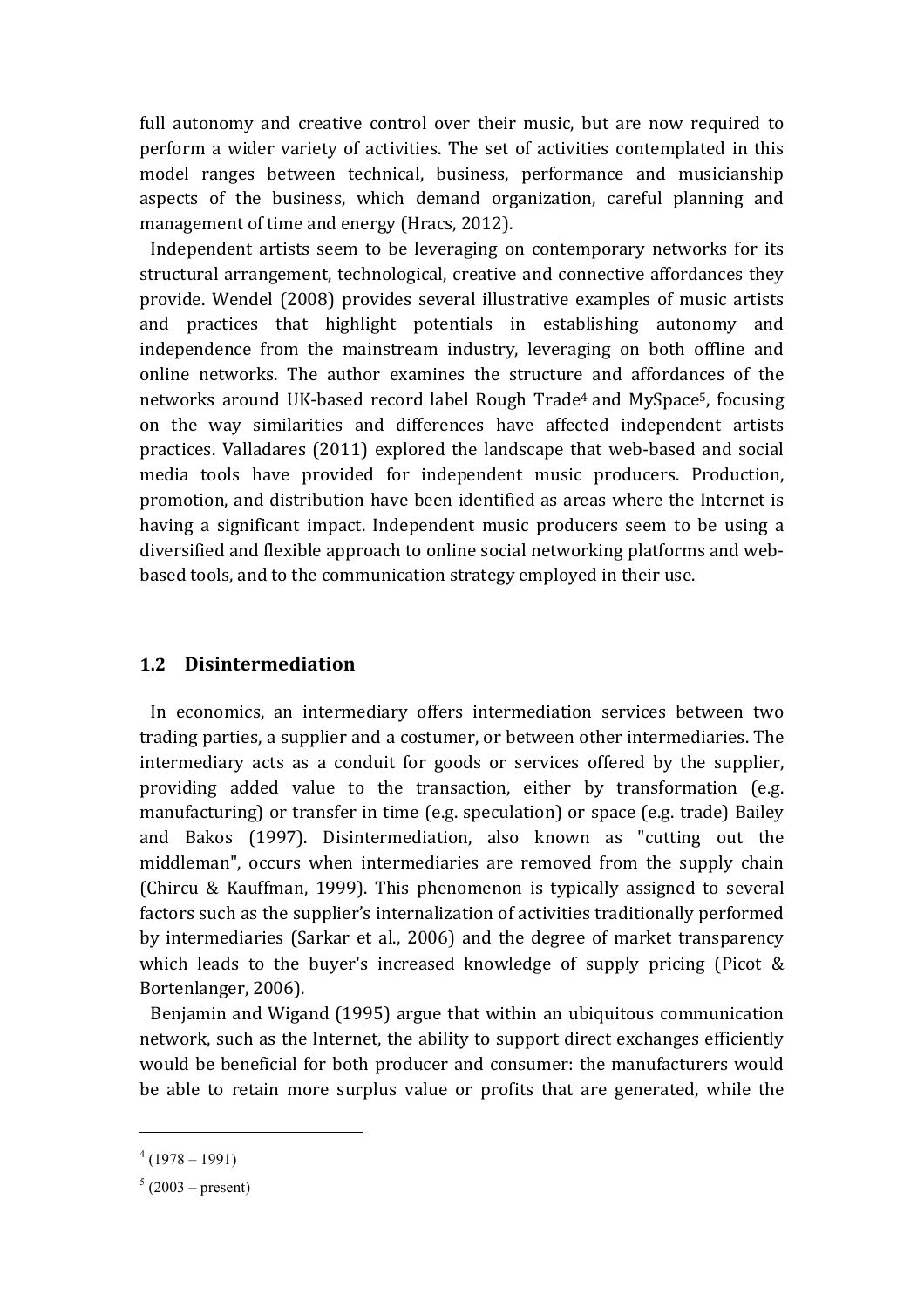consumers would benefit from both a larger choice and lower prices. According to Whinston, Stahl and Choi (1997) the emergence of technologies for electronic commerce on the Internet allows new ways of interaction between the players in a market. In fact, the use of an information technology (IT) infrastructure shortens the supply chain, cutting costs, optimizing operations, and allowing the consequent higher captures of value and profit redistribution along the value system.

In the beginnings of the dot com boom, electronic commerce was seen as a tool of disintermediation, given that the Internet would allow consumers to purchase products directly from producers. What actually happened, however, was that new intermediaries appeared in the digital landscape (Sarkar et al., 2006). This phenomenon is called reintermediation, which takes place with the reintroduction of an intermediary between supplier and consumer, whenever disintermediation has occurred first (Chircu & Kauffman, 1999). Carr (1999) defines reintermediation as the reformulation, realignment and pruning of intermediaries but without total elimination. In the context of electronic commerce, reintermediation occurs due to problems associated with the ecommerce activity, and to the technical knowledge and extensive resources that are inherently required. Sarkar et al. (2006) state that the roles of intermediaries can be multifaceted and cover a set of functions that are not easily assumed by producers, arguing that intermediation will remain a structural feature of electronic marketplaces. On the other hand, by aggregating transactions and creating economies of scale and scope, intermediaries can increase the efficiency of the exchange process.

Chircu and Kauffman (1999) address the three phenomena in the changes occurring in the market interaction in terms of a cycle of intermediation, disintermediation and reintermediation (IDR) stages. This cycle may occur repeatedly, with the introduction of new technological innovations. The authors provide a series of cases of the IDR cycle, using the structure for the music industry retail market as one illustrative example, with traditional intermediaries (e.g., Tower Records, wholesalers) and electronic-commerce-only (EC-Only) intermediaries (CDNow.com, Musicboulevard.com).

Handke (2010) addresses disintermediation as one of two phenomena (along with amateurisation) that, among other hypothetical causes such as the deliberate use of the Internet as a promotion tool, suggest an increase of market competitiveness of 'indies'. In his empirical study of the German music sector, Handke focused on determining the market context and significance of selfissuers<sup>6</sup>, among amateurs and more conventional record companies. According to empirical results from Handke's study, and comparing to other types of independents, self-issuers appear to be smaller, both in number of individuals in

<sup>&</sup>lt;sup>6</sup> A self-issuer "predominantly commercialises sound recordings by composers or performers who also work in another function in the firm or who own the firm at least in part" (Handke, 2010, p.345)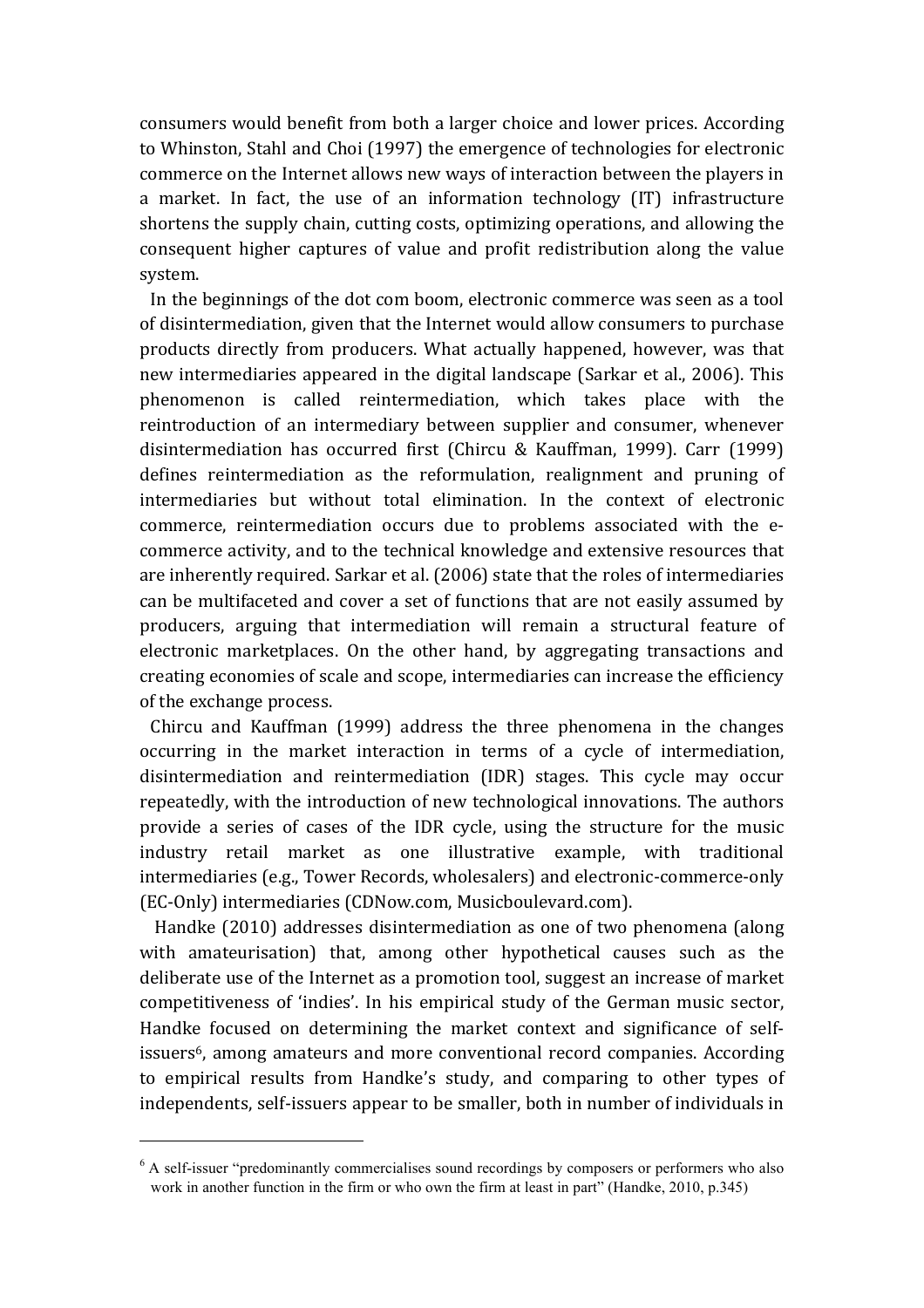their staff and in terms of turnover. Self-issuers are also less dependent on the primary market for sound-recordings than conventional record companies, since creators benefit directly from complementary markets such as that for live performances. Despite that half of the market is accounted to more conventional "indie" record companies, the market share of self-issuers may have risen over recent years. According to Handke, there seems to be a "trend that more creators set up record companies rather than record companies picking creators to cooperate with", with an observable sustained upward trend in the period of 1994 and 2004. Overall, Handke uses this to contribute with a possible explanation to the apparent boom among small, independent record companies in the middle of a recession in the record industry.

# **2 Methodology**

In order to explore how the disintermediation phenomenon is affecting business models and practices of independent artists, an empirical study has been conducted. The research approach taken was case study, more suitable for a study with a descriptive and exploratory nature (Yin, 2003), and more specifically, a multiple-case study, which facilitates the exploration of a phenomenon within its context using a variety of data sources (Baxter  $&$  Jack, 2008). In this case, it lead to a better understanding of the motivations, the influence of the context and its impact on the business decisions of the independent music artist. This approach also converged with the approaches of similar studies on independent music artists and music industry (Wendel, 2008, Valladares, 2011, Ahrens et al., 2012).

The independent artists that comprise the sample were selected based on the diversity of organizational structure, business models and approaches. The spectrum of subjects ranges from the minimal structure (one-person band) and full DIY approach, to the independent band that managed to successfully deploy its global distribution infrastructure with a professional team. In the middle, stands a set of independent Portuguese artists that are employing innovative approaches to business.

Part of the study is based on the analysis of primary data obtained from five interviews conducted in 2013 to five Portuguese musicians and music professionals that work in the independent music sector and that accumulate different roles such as managers, agents, and executives at indie labels. These artists, listed on table 1, are mainly identified as independent and participate in a variety of music genres, including electronic music, alternative rock and pop.

Interviews took place in places of convenience to the interviewees, which agreed to speak openly and in personal name. The interviews lasted an average of 93 minutes and were audio/video recorded with the consent of the participants. Hired contractors which were instructed to transcribe the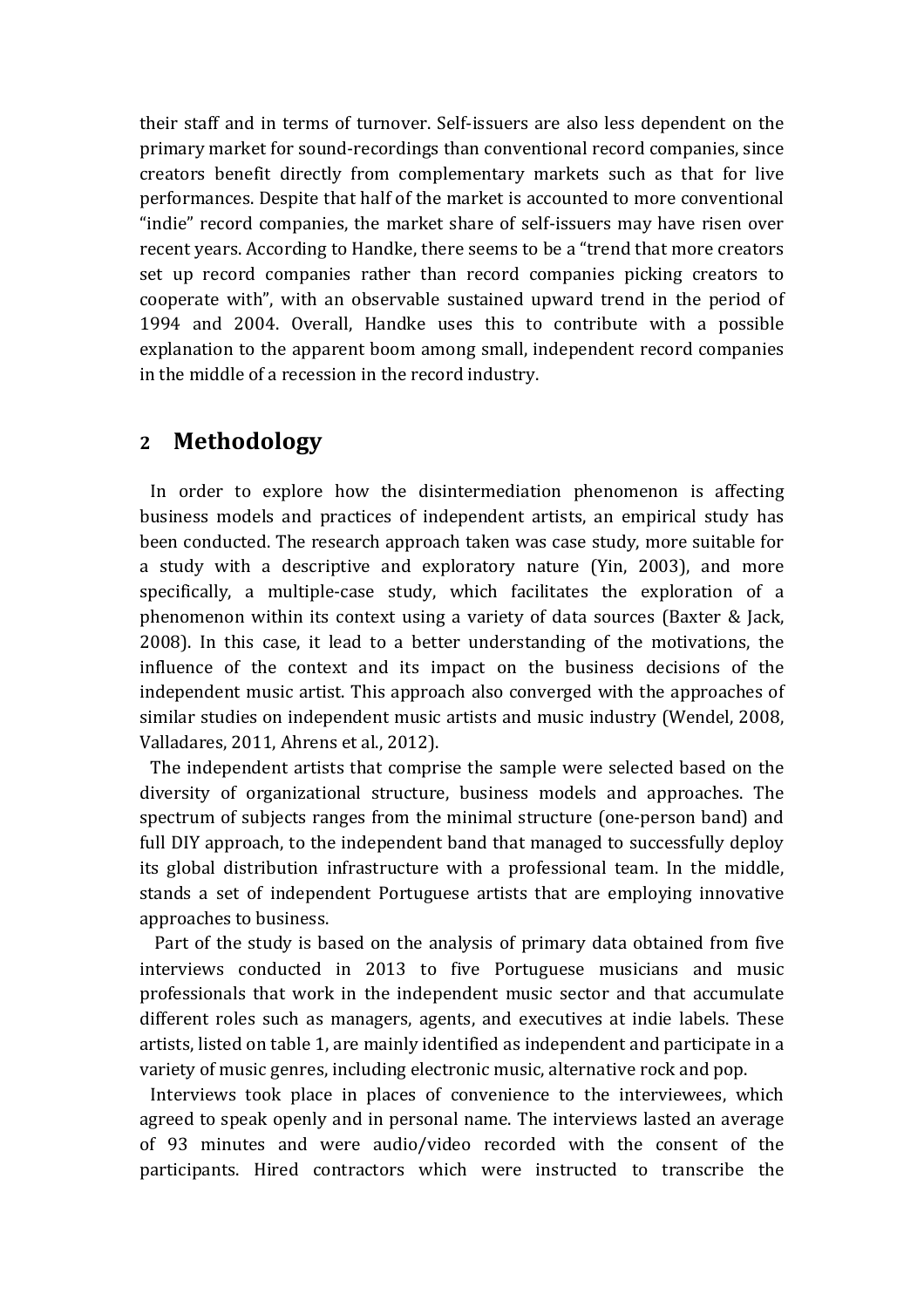interviews following a denaturalistic approach (Oliver, Serovich & Mason, 2005). The primary data has been made available for the academic community for further studies (Bernardo, 2013).

This study also uses several sources and types of secondary data, such as industry reports, specialized press articles, blog entries, and conference videos. Secondary data has been used to build up the cases of Metric and Zoe Keating. The main source of information about Metric has been a video-recorded interview that the band and their manager gave to the 2011 Rethink Conference (Rethink Music 2011). For the case of Zoe Keating several dispersed items were consulted mainly from specialized blogs, and from one Google spread sheet that Keating has publicly shared herself.

| Case                                            | <b>Projects/Professional Services</b> |                           |               |
|-------------------------------------------------|---------------------------------------|---------------------------|---------------|
| <b>Bruno Miguel</b>                             | :Papercutzi                           |                           |               |
| Joaquim Durães                                  | Lovers&Lollypopsii                    | Milhões de Festaiii       |               |
| Luís Fernandes                                  | The Astroboyiv                        | Peixe: Avião <sup>v</sup> | PAD recordsvi |
| Luís Raimundo                                   | The Poppersvii                        | Keep The Razor Sharpviii  |               |
| <b>Nuno Saraiva</b>                             | <b>SCL Agencyix</b>                   | La Maquinax               | AMAEIxi       |
| <b>Emily Haines, James Shaw and Matt Drouin</b> |                                       |                           | Metricxii     |
| Zoë Keating                                     | Zoë Keatingxiii                       |                           |               |

#### **Table 1. Selected cases**

Another important source of secondary data considered for this study is the Artist Revenue Streams (ARS) project and the reports generated from its database. This research initiative, which is led by the Future of Music Coalition (FMC), aims to assess the earning capacity of individual musicians concerning diversity of revenue streams and change over time (Future of Music Coalition, n.d.). The ARS project consists of a multi-method, cross-genre examination of USbased musicians which used three data collection methods: in person interviews with about 80 different musicians and composers, case studies based on the detailed financial data from 10 different individual musicians, and on-line survey data from 5,371 US-based musicians and composers.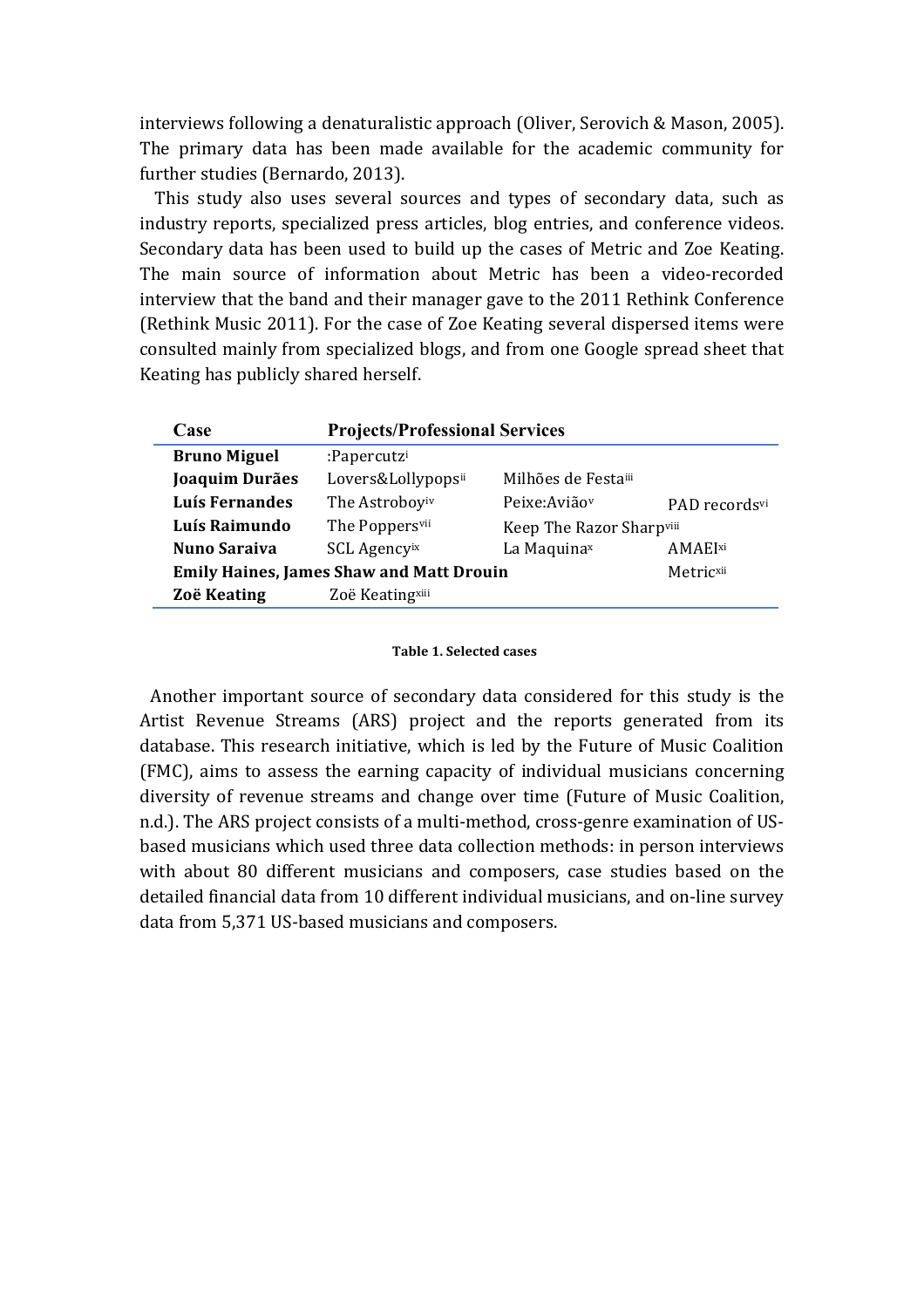# **3 Findings: Perspectives on independent music artists' business models**

## **3.1 Financing**

Advances and recoupment, are the most usual mechanisms of financing amidst musicians and record labels. Yet, it is appears that independent artists have been considering and using several other funding alternatives for their projects.

A common ground to the interviewed artists has been going through an initial self-financing stage, in which they manage to release their first works on their own. This is typically a DIY stage, in which the success of those works and all the efforts to potentiate it provide the opportunity to gather funding for a next step. Some acts, given their specific configuration, stay in this model; the ones who have the opportunity to step-up, eventually do it, either through independent labels or private investors backing. In this second stage, artists seem to use the traditional model of funding, assigned in the form of an advance by an indie label, with the subsequent recoupment of royalties from sales.

Despite that the number of financing possibilities has been seemingly increasing, the fact is that many of them have specific benefits and disadvantages, and most of them, significant constraints to the beginning artist. Discarding direct donations and public funding as atypical, such is the case of sponsorship, private investment agreement, and even crowdfunding for different reasons. For crowdfunding to work at its best, an extended fan base is required, which is unlikely for a minor artist. Other alternatives depend on past achievements and involve risk taking.

Labels are the private investors that have deeper business knowledge and thus, the least averse to invest in worthy cases. This general assumption can be extendable from the smallest indie labels to majors, attending always to the scale of agreements and power positioning that is involved. Labels keep the capital and funding muscle, and that is an important part of their competitive advantage; their positioning as an established intermediary keeps strong.

Even so, some illustrative signs of readjustment provided by some interviewees, such as the renegotiation of contracts, the adoption of other models in which artists keeping control of copyright and licensing the album only, P&D deals, the all-inclusive  $360^{\circ}$  deals, and the lessening of investment in certain traditional business functions. According to its definition, these adjustments may be seen as reintermediation, in which the traditional intermediary is refining or changing its model due to changes in its economical context. On the other hand, it has been observed that the use of self-financing at a more advanced level seems to be a trend among independent artists. This entails financial discipline and audacity for the independent artist and his management structure, but it does happen at different career levels, and with artists with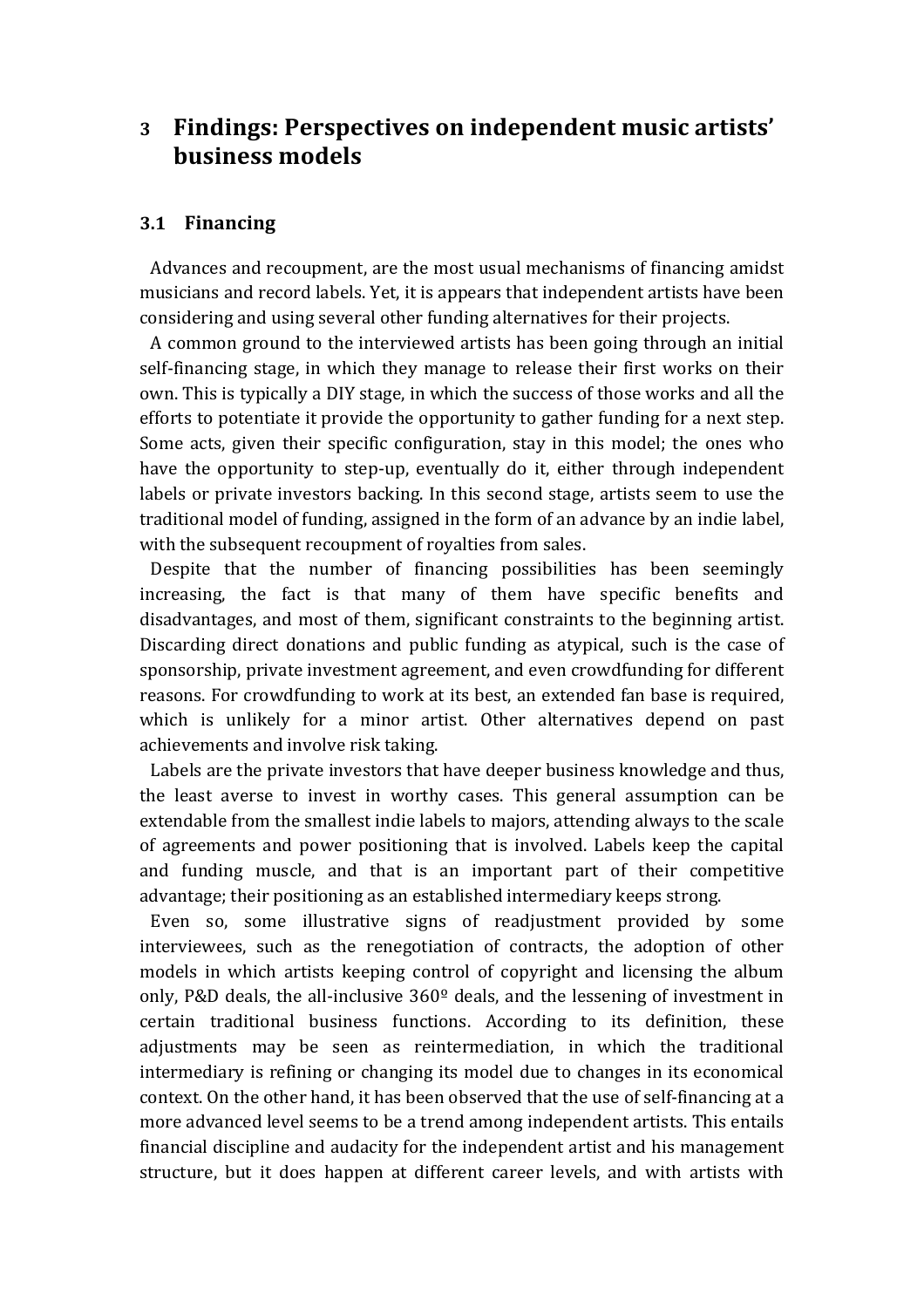distinct projection levels. These cases configure instances of full disintermediation, as labels may be fully circumvented as intermediaries.

## **3.2 Distribution**

The early days of a music project, which coincide with a DIY stage, show specific settings in what regards distribution. In the physical domain, initial releases have limited editions with limited physical distribution in concerts sales, or on consignment in a limited set of retail outlets. In an advanced scenario, the artist or his label actually get an agreement with a distributor, and physical distribution is settled. In a furthermore advanced scenario, there are several territories to cover, and more agreements to make. These are the fundamentals for physical distribution that, apart from issues regarding the decline of record sales, are the most desirable for any artist. Disintermediation would occur here if an artist or his management structure were to establish direct agreements with the distributor, by circumventing labels as middlemen. Yet, under these assumptions, physical distributors remain undisputed middlemen. The issues arise with considerations associated to the digital domain. The emergence of the digital online retail outlets, streaming services and mobile retailers, gave way to new intermediaries such as digital aggregators.

Thus, if one goes all the way to consider the extinction of physical sales, or a complete shift to exclusively digital releases, disintermediation of the traditional distributors becomes a possibility, as distribution would depend exclusively of aggregators. Nonetheless, digital aggregators have been, until now, a necessary condition for artists to reach the major online retailers.

As observed before, there are instances of artists already circumventing digital aggregators and reaching these markets on their own. Together with the use of direct-to-fan services like Bandcamp, or MySpace, or SoundCloud and more recently with iTunes, they configure instances of full disintermediation. This brings the artists the premise that the value chain can be configured to exclude traditionally necessary pieces that do not deliver value, and thus optimize their revenue streams.

In all the cases, distribution clearly stands as one area in which disintermediation and re-intermediation has been taking a more evident and clear effect. First of all, digital aggregators are a strong example of new intermediation, according to its definition, by taking control of digital distribution channels. Secondly, the disintermediation initiated by artists must be taken significantly in account. There are several instances that show the awareness and effort that artists take, while striving to optimize revenues streams, to cut off the middleman both in the physical and digital domain. They also range from the micro scale level to the macro level, from very localized efforts of tuning revenues through disintermediation, through to the major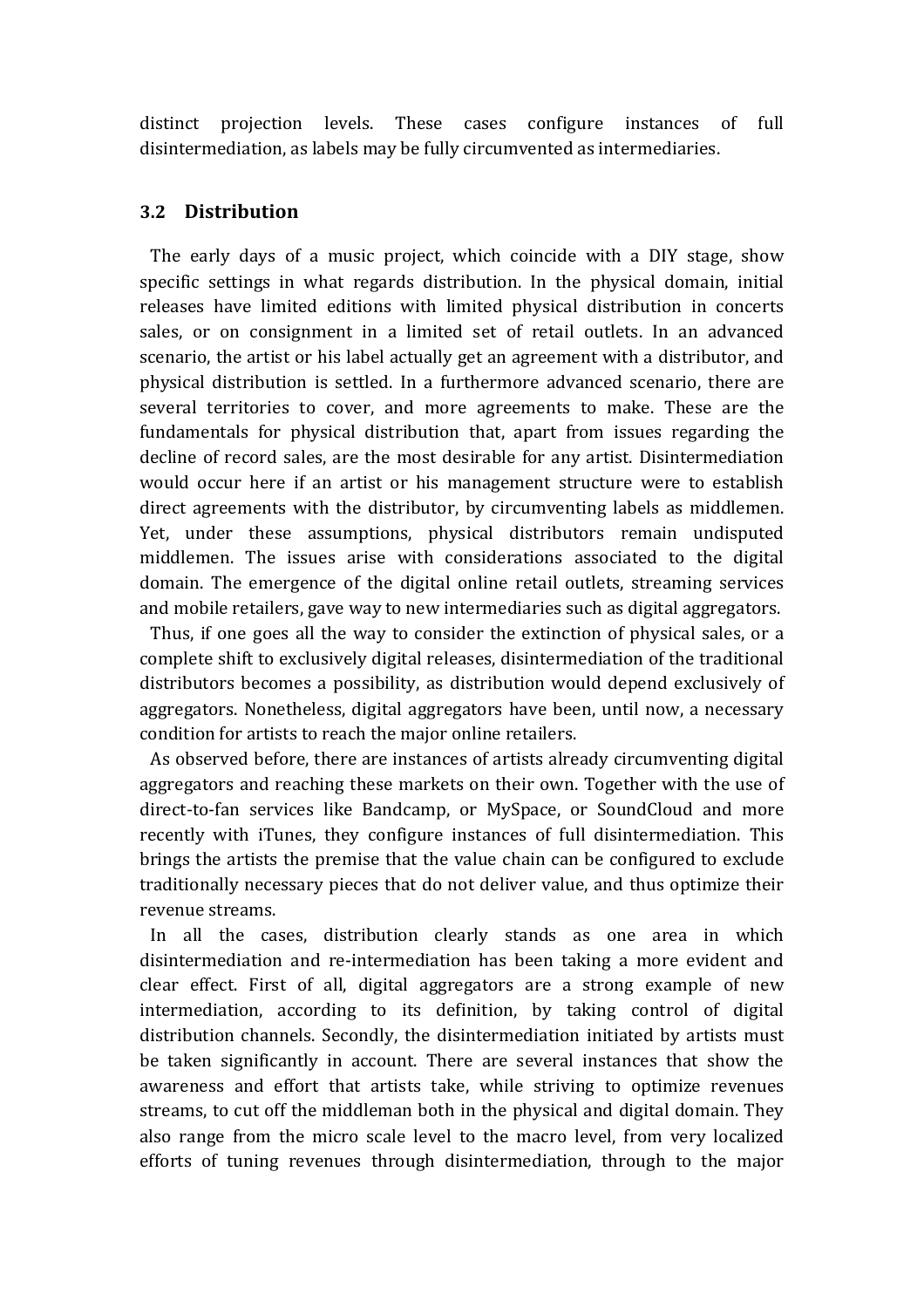strategic decisions that imply assembling a global distribution network. In the former case, we have the instance of Zoe Keating; she took advantage of a change in iTunes' affordances, which turned a market that was only reachable through the intermediation of aggregators, to a directly reachable market through the use of label accounts. On the other end of the spectrum stands Metric and Drouin, who fundamentally believe in the need to cut off the middlemen, as way to reduce costs and make more money in the long run and implemented a global distribution operation based on that premise. In the middle, stand all the artists that take advantage of platforms like Bandcamp to perform the distribution on their own, without intermediaries and with increased revenues.

### **3.3** Marketing and promotion

In general, finding point to the clear separation of concerns between traditional and new media. There is a general agreement between cases that both media are important, for different reasons, having different intrinsic challenges and different people to be assigned as their managers. Typically, the online media promotion is assigned to artists, and managed on their own, in order to take advantage of and to grow the artist-fan connection. It is also the most immediate promotional medium used in the early days any act.

With the gradual development of the act, the need for traditional media increases and well as for professional support in these areas. At this point all the acts refer to the use of professional specialized help in the form of contracted freelancers, or services provided by the labels. The most off-the-beat positioning is from Metric and Zoe Keating. Drouin seems to dismiss the importance of radio against a database of direct fan contacts, in particular for independent and nonmainstream acts. Metric was already a high status act in the context he mentions, though. For Zoe Keating no information has been found that confirms or refutes her positioning, except for the general information that points to a DIY and exclusive use of online promotion.

As for promotion, the initial stage for a music artist, contemplates several efforts using the DIY approach. Typically, musicians would have to put most of their efforts on the live performance circuit and with that find new fans for their music. These efforts would consist of localized actions that would bring them a limited reach.

Today, audience building and fan communication have become both easier and affordable, as artist have been given access to a huge set of tools and services to build audiences and promote their work. Furthermore, the tools build on networks and social components that allow them a global reach. Thus, artists have been leveraging on these tools and platforms to engage with fans and collaborators, by enhancing direct relationships and developing dedicated networks. It has been observed that artists have a very flexible and organic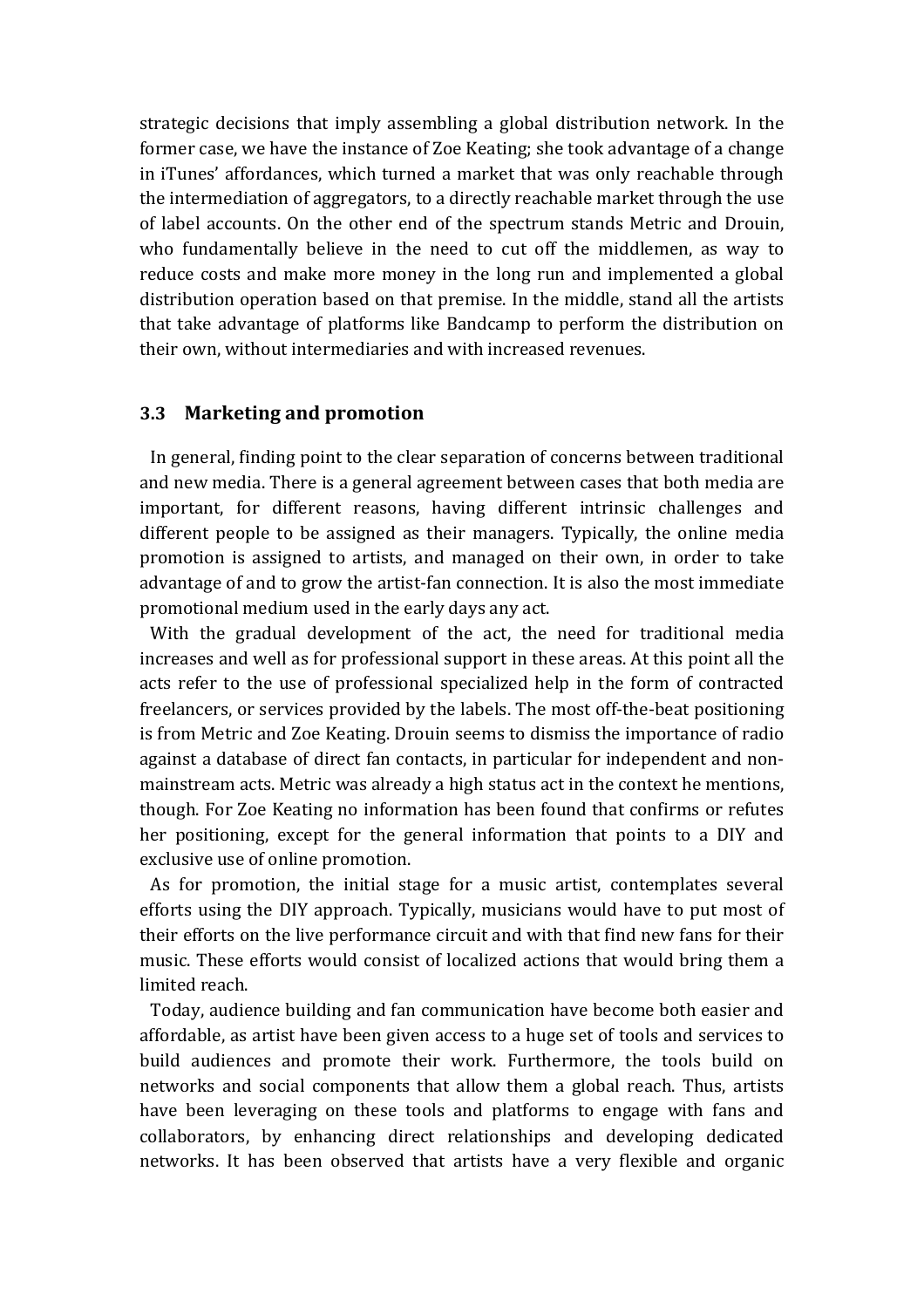approach to these tools in order to successfully connect with their fans and followers.

However, despite of the digital and online domain being recognized as very efficient for promotion purposes, artists still feel the need to embrace traditional media to emerge from the crowd and effectively promote their music. And this is another league, in which the DIY approach acknowledgedly appears to fall short. In remaining DIY they may be undermining their projects and themselves concerning creative availability and evolution. Here, the specific business knowledge and contact networks provide an explicit competitive advantage, which most artists may not have on their own. Thus, they must either acquire it externally, either from specialized independent professionals or record labels.

Looking through the disintermediation lens, it is somewhat evident that music artists may prescind from promotional services and reach an interesting activity level on their own. The online platforms, as new intermediaries, have provided a great margin of action and empowerment to the artists. Moreover, on an advanced level, an artist might consider a specialized marketing and promotional team operating in his own structure.

However, the labels traditionally possess core competencies in this field and have no hurdle in taking advantage of them. Therefore, concerning promotion, reintermediation is the most obvious, given that traditional intermediaries maintain a strong positioning in the market and appear to be adjusting their competencies. Nonetheless, concerning the artist-label power relationship, there is a different stand for both parties. Promotional power is a core competency of labels that would most willingly be used by artists, but today there is much more margin for negotiation.

### **3.4 Technology, team and management**

The general attitude of the interviewees towards technology reveals that it is considered very important for them to manage the overall business functions. Some of these technologies, like email, Google Drive, Facebook, YouTube and Bandcamp, have become indispensable for the interviewees. Findings indicate a highly concentrated use around these technologies. This is confirmed, in general, by an evident attitude of resistance or lack of interest to try new platforms, or to acquire more advanced or specialized ones, when the essential functions are already granted. This seems to indicate that business-supporting technology is approached as means to an end, and on a need-only basis.

The interviewees' testimonials are convergent with the main conclusions of ARS report on the impact of emerging technology on the careers of musicians and composers. In general, ARS participants demonstrated good levels of awareness and comfort in making effective use of technology. "50 to 70 per cent of respondents were 'very comfortable' or 'somewhat comfortable' using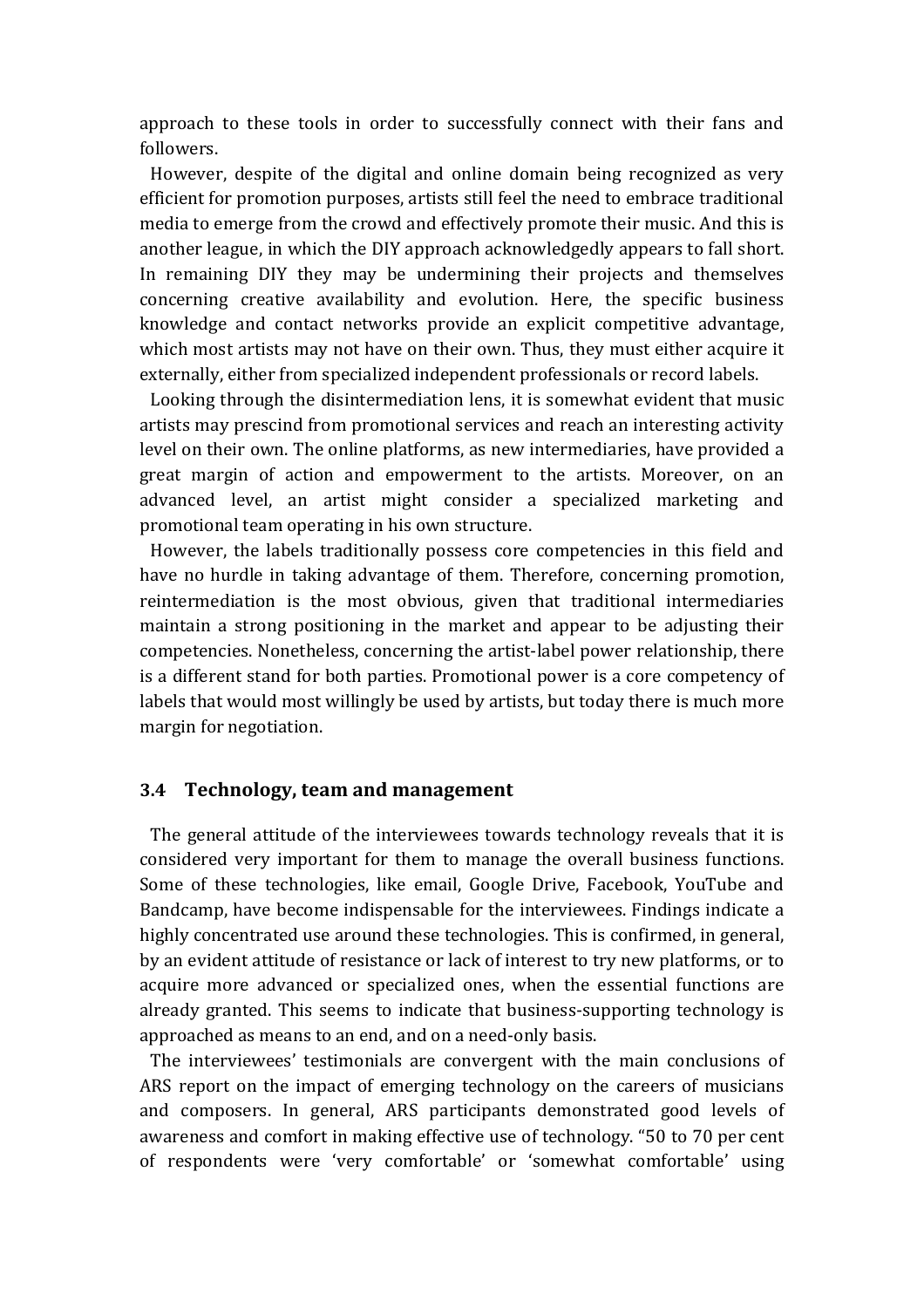technologies for common musician-related activities" (Thomson, 2012). The report concludes that emerging technology has had a measurable impact on the careers of musicians and composers, empowering them and leveling the playing field. Concerning the impact of studio technologies, ARS survey participants generally answered that "they have made them more efficient, and able to produce top quality work in their own studios" *(ibid)*. Regarding promotional and sales supporting technologies, a significant amount of survey respondents agreed to become more self-sufficient, as technology allows them to communicate directly with fans, to collaborate with other musicians, and to selfmanage their careers.

One ARS report focuses on the impact of the team and partnerships on the artist's revenues. ARS Director Kristin Thomson referred to this data in her article to the Music Business Journal. Thomson (2012) draws a parallel between the DIY artist that leverages on current technologies to perform every task, and the musician that has a team of specialized professionals and partnerships. The goal is to access the impact in the musician's income and expose some of the tradeoffs involved in both situations. For that, Thomson went through the main roles that a musician may have, support this analysis on the different US copyright-based revenue categories and business practices: composer/songwriter, recording artist and performer.

For the composer/songwriter first role, the report examines the publishing income and the impact of having a publisher on the team. It shows that income derived by compositions accounted for 6% of our survey respondents. However, respondents who "had a paid/contracted relationship with a publisher, or an attorney, or a record label were deriving twice to three times as much income from compositions".

Concerning the recording artist role, income from sound recordings made up about 6% of overall respondents' income. But for those with a record label or web-master, that percentage is doubled. The report addresses the team members that had the greatest impact on income earned from performances. Booking agent leads the ranking, with a significant margin in income from live performances over those who do not have one.

One could infer from the analysis of the interviewees' discourse, that when an artist achieves a certain initial growth, the DIY path appears to become more distant and uninteresting, or perhaps even risky. Jack Conté, from Pomplamoose<sup>xiv</sup>, issued a very comprehensive statement regarding this issue:

"We did a really good job taking it from zero to 50% and then I think we got paralyzed, and we needed to be better leaders and to have a cabinet of smart *people around us to help us take it from 50 to 100, and instead I think we just* kind of stopped at 50. Now we're a decent, well-known band. You know, we play 600-person venues and that's awesome but I think we could have gone *much higher had we been better business people. But at the same time, we*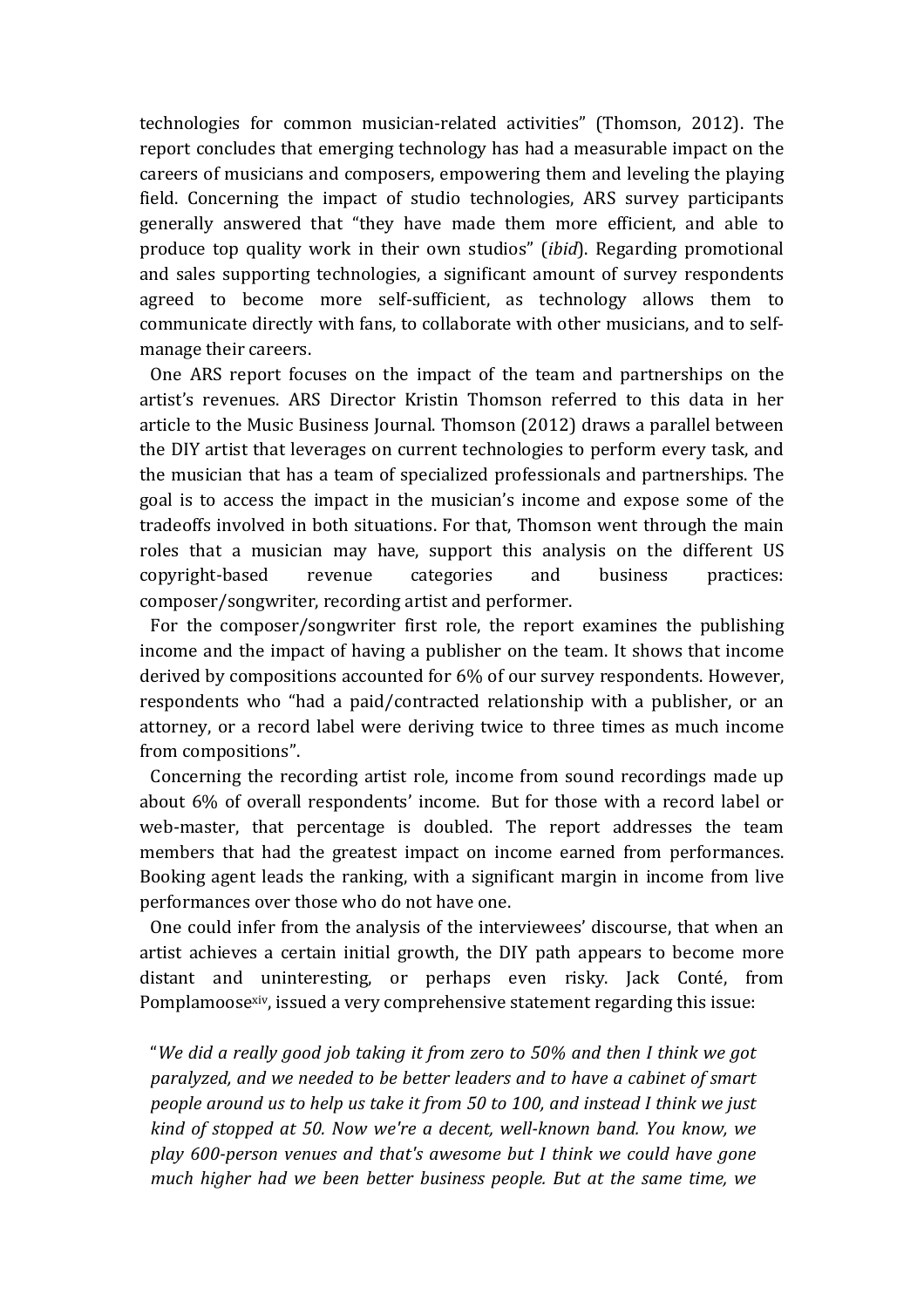also wanted to be artists. We didn't want to be in it for the money. We didn't *want to try and grow the brand.* We wanted to make songs, you know? I spend *my* days in the recording studio. I'm very, very careful about how much time I *spend doing business and how much time I spend doing music, and I want to* be making music all of my time and so I'm willing to sacrifice certain business ventures because I'd rather be playing songs." (Conté, cited by Sptiz and Bylin, 2012)

Considering this testimony, should an artist reach at determined stage of success, it appears he will have two choices; either signing up with a label, or by following a strict independent path, contract a manager that helps him building his own structure and professional team.

One trend that appears to proliferate in the music industry is the shift to the management model, in which the managing party takes a minor percentage of every revenue stream generated by the artist. Labels are also appropriating this model through the  $360^{\circ}$  contracts. In this model, managers will be part of the record label. The alternatives are either recurring to the services of freelance management, or to the most recent approach, à-la-carte management services. In any of these alternatives the artist does not have to consider working with a label, but in case he does, the manager will be working in close conjunction with it.

# **4 Conclusion**

The empirical study contributed with a perspective over the business reality and context of a meaningful sample of independent music artists. Findings indicate that artists seem to be increasingly business aware and self-sufficient. The most common pathway for independents appears to be taking an initial DIY approach, later followed by a flexible and mixed business approach that depends on team structure, business knowledge and financial availability. They appear to be configuring the use of intermediaries and professional services in their business models, in order to optimize revenues and workload.

Independent musicians have been leveraging on currently available online platforms and web tools. Their efficacy makes them invaluable as they increase productivity and facilitate the execution of major business functions. Further, these tools leverage direct access to market and are fundamental in enhancing the engagement between artist and fan. Although new media seems to stand as an alternative to traditional media and intermediaries, it has a specific and limited reach, and does not seem to replace the need of professional services. Furthermore, technology is not the center; music artists rather focus on creativity.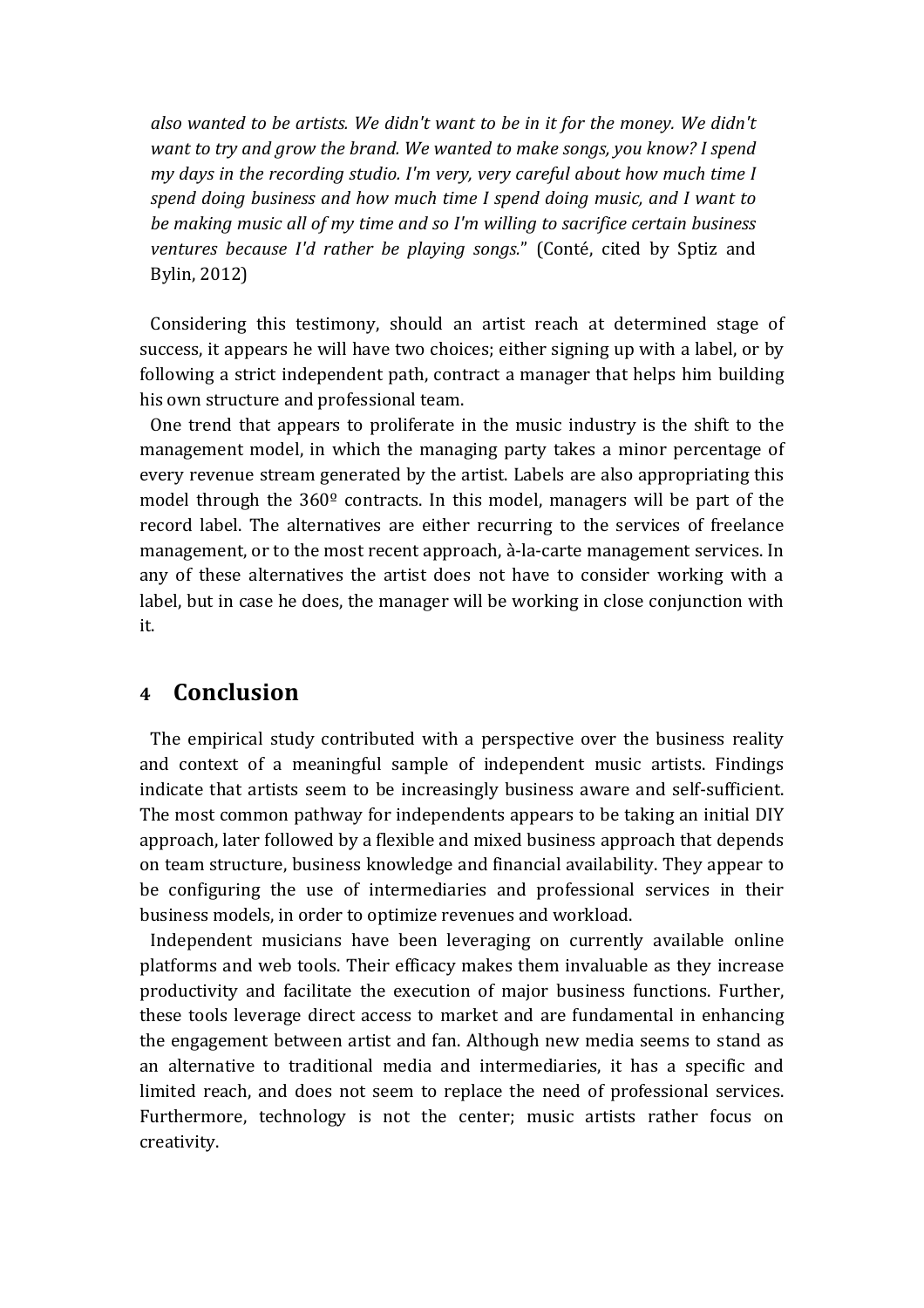This study indicates that the effects of disintermediation, resulting from a technological paradigm shift, are mostly observable in the way independent artists are becoming self-sufficient. Business functions, such as management, funding, distribution and promotion, seem to have different levels of incidence. This appears to emerge from the inherent difficulties of the self-issuing artists, and from the power that record labels still maintain over financing and promotion. In the evolutionary path of an independent artist, the need for a professional structure is evident and typically grows along the way. This structure maybe provided either by a record label, by assembling a professional team or resorting to independent services.

The consequences of disintermediation may also relate to signs of readjustment by the record labels, observed in the renegotiation and adoption of distinct contract models, and in the lessening of investment in certain traditional business functions. Furthermore, the bargaining power of artists has increased, granting them more control over their career direction, over the development of their brand, and most importantly, over their creativity.

#### **Acknowledgements:**

#### **References:**

- Ahrens, S., Kreidenweiss, A., Presley, E., Hjelte, R., Twetman, N., Seyffert, G., ... Sundin, P. (2012). *Industry-Wide Business Model Innovation: The Case of the Swedish Music Industry*.
- Bailey, J. P., & Bakos, Y. (1997). An Exploratory Study of the Emerging Role of Electronic Intermediaries. *International Journal of Electronic Commerce*, *1*(3), 7–20.
- Baxter, P., & Jack, S. (2008). Qualitative Case Study Methodology : Study Design and Implementation for Novice Researchers. The Qualitative Report Volume, *13*(4), 544–559.
- Benjamin, R., & Wigand, R. (1995). Electronic Markets and Virtual Value Chains on the Information Superhighway | MIT Sloan Management R. *Sloan Management Review, 62-72. Retrieved from* http://sloanreview.mit.edu/article/electronic-markets-and-virtual-valuechains-on-the-information-superhighway/
- Benkler, Y. (2006). *The Wealth of Networks: How Social Production Transforms Markets and Freedom* (p. 511). New Haven and London: Yale University Press.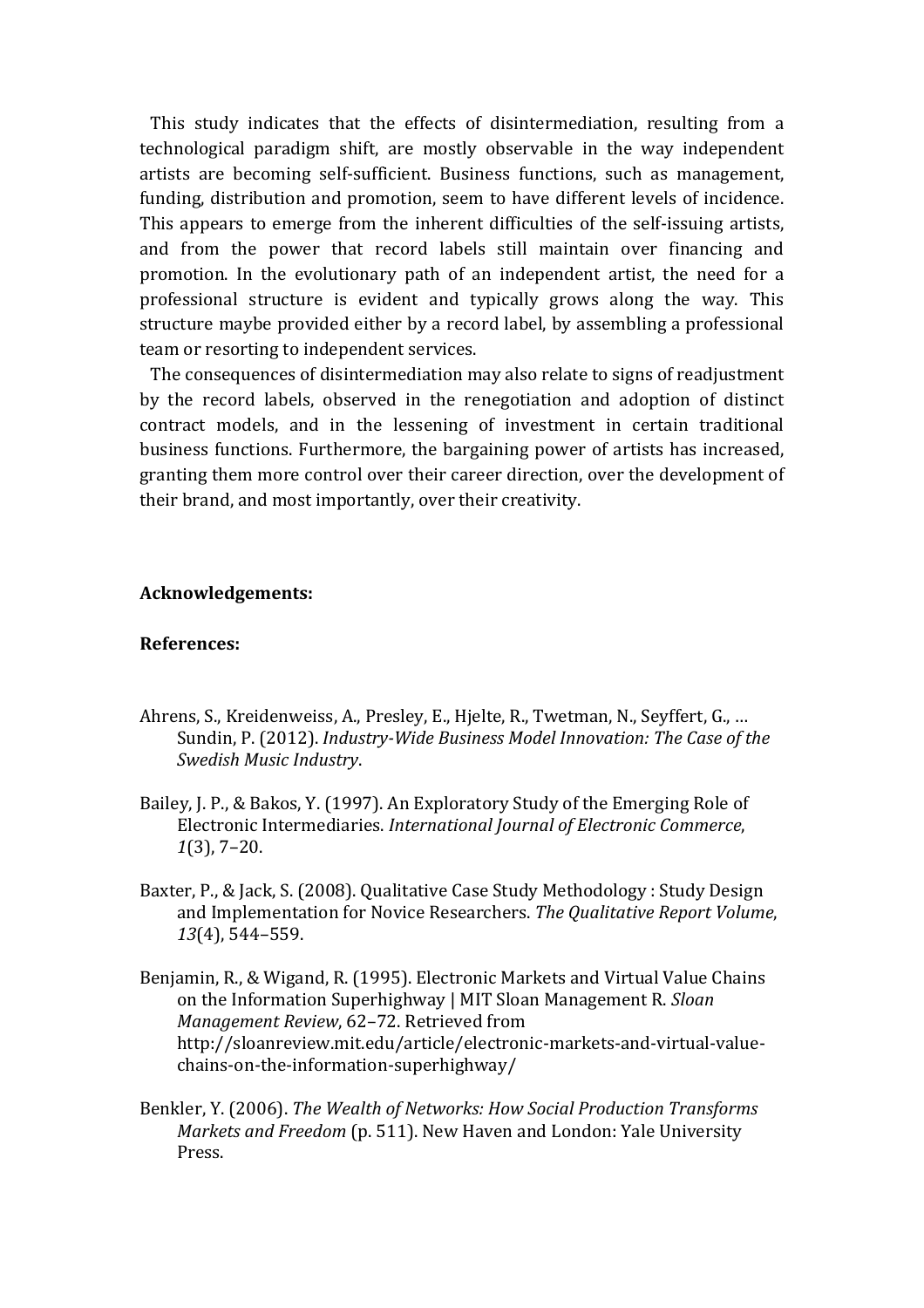- Bernardo, F. (2013). *The Impact of Disintermediation on Independent Music Business Models*. Universidade Católica Portuguesa.
- Carr, N. G. (1999). Hypermediation: Commerce as Clickstream. *Harvard Business Review, 77, 43-47. Retrieved from* http://www.nicholasgcarr.com/articlesmt/archives/hypermediation\_com merce.shtml
- Chircu, A. M., & Kauffman, R. J. (1999). Strategies for Internet Middlemen in the Intermediation/Disintermediation/Reintermediation Cycle. *Electronic Markets* - *The International Journal of Electronic Commerce and Business Media*, 9(2), 109-117.
- Dahl, K. (2009). A Change is Gonna Come: The Future of Copyright and the *Artist/Record Label Relationship in the Music Industry*.
- Handke, C. W. (2010). *The Creative Destruction of Copyright Innovation in the Record Industry and Digital Copying*.
- Hesmondhalgh, D. (1999). Indie: The Institutional Politics and Aesthetics of a popular music genre. *Cultural Studies*, *13*(1), 37–41. doi:http://dx.doi.org/10.1080/095023899335365
- Hibbett, R. (2005). What Is Indie Rock? *Popular Music and Society*, 28(1), 55–77. doi:10.1080/0300776042000300972
- Hracs, B. J. (2012). A Creative Industry in Transition: The Rise of Digitally Driven Independent Music Production. *Growth and Change*, 43(3), 442-461.
- Oliver, D. G., Serovich, J. M., & Mason, T. L. (2005, December). Constraints and Opportunities with Interview Transcription: Towards Reflection in Qualitative Research. *Social Forces; a Scientific Medium of Social Study and Interpretation*. Retrieved from http://www.pubmedcentral.nih.gov/articlerender.fcgi?artid=1400594&tool =pmcentrez&rendertype=abstract
- Picot, A., & Bortenlanger, C. (2006). An Organization of Electronic Markets: Contributions from the New Institutional Economics. The Information *Society*, *13*(1), 107–123.
- Sarkar, M. B., Butler, B., & Steinfield, C. (2006). Intermediaries and Cybermediaries: A Continuing Role for Mediating Players in the Electronic Marketplace. *Journal of Computer-Mediated Communication*, 1(3). doi:10.1111/j.1083-6101.1995.tb00167.x
- Thomson, K. (2012). The Stand-Alone Musician: A Vanishing Breed. *Music Business Journal*, 7(6).